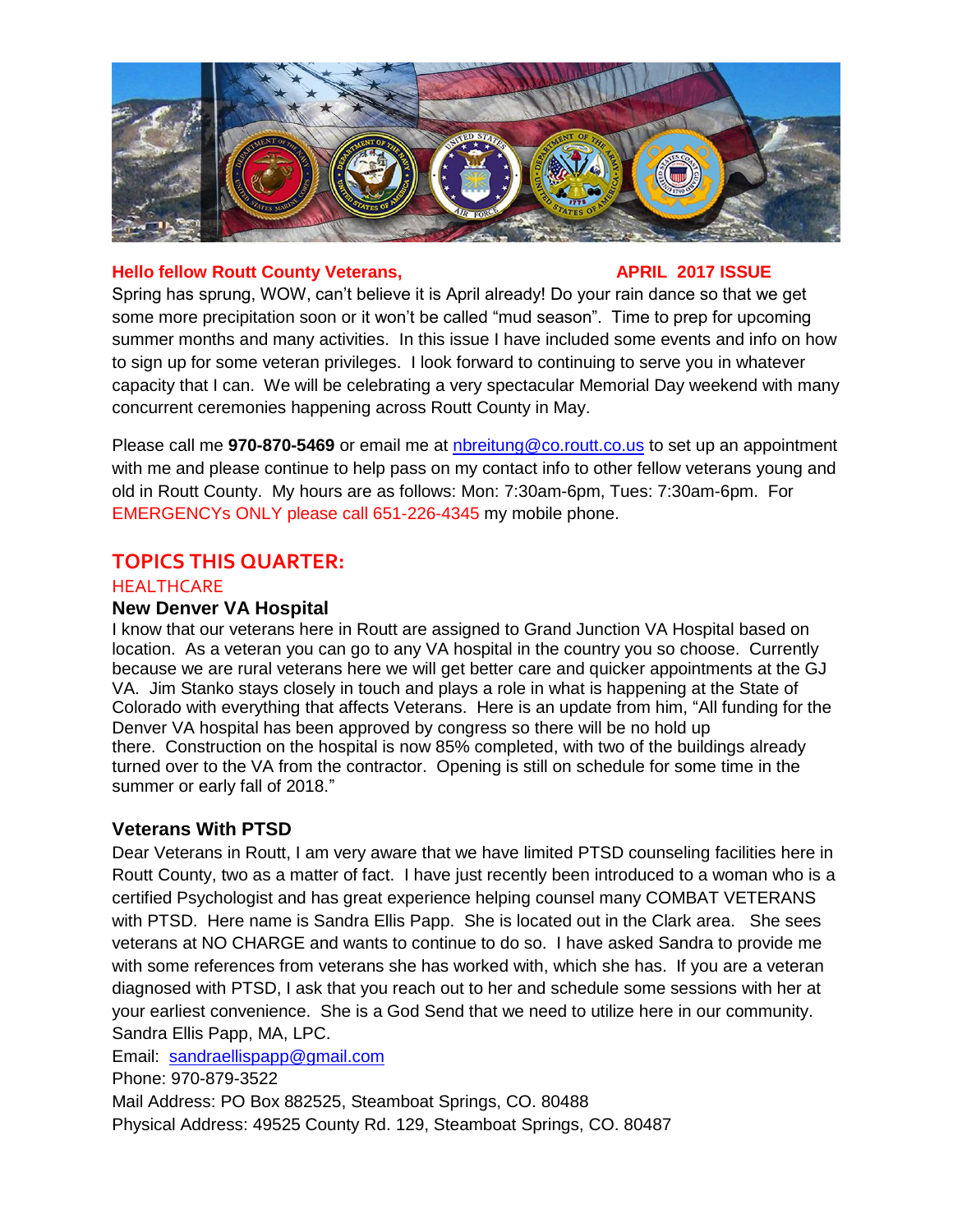#### EMPLOYMENT / EDUCATION

#### **Cyber Security**

Cyber Security jobs are becoming a very hot opportunity for separated military veterans. A lot of veterans come out of the military with some type of security clearance, and if not just being a veteran with an honorable discharge gives you a one up on the next person applying for the same job. Here are some steps of how to obtain a security clearance if you are hired by a company that requires one. [http://www.military.com/veteran-jobs/security-clearance-jobs/how](http://www.military.com/veteran-jobs/security-clearance-jobs/how-to-gain-security-clearance.html)[to-gain-security-clearance.html](http://www.military.com/veteran-jobs/security-clearance-jobs/how-to-gain-security-clearance.html) With the event of online learning there are also a bunch of colleges that now offer courses in Cyber Security as well. Having a major or minor degree in this profession can be extremely lucrative right out of college. Here is a list of some of the top colleges that offer these courses.

<http://www.bestcolleges.com/features/top-online-bachelors-in-cybersecurity/>

#### **Job Fairs**

[https://recruitmilitary.com](https://recruitmilitary.com/)

<http://jobfairsin.com/colorado>

<https://www.colorado.gov/pacific/cdle/jobfairs-events>

<https://www.eventbrite.com/d/co--denver/job-fairs/>

UPCOMING COLORADO VETERAN FUNDRAISERS / EVENTS

<http://www.thehomefrontcares.org/news-events/events>

<http://theveteransrally.org/>

<http://www.visitcos.com/events-calendar/festivals-events/salute-to-american-veterans-rally/>

<http://www.pprairshow.org/>

<http://www.memorialdaymarch.com/>

<https://www.gofundme.com/rocky-mountain-vets-emergency-fund>

### SPECIAL PRIVILEGES FOR VETERANS

As a veteran and or a disabled veteran you are granted certain privileges and access licenses or discounts. In order to obtain the appropriate preference letter from the VARO certifying your eligibility for the following below, please make an appointment with me to complete a **Form CVA12.** This form is then mailed to state office and can take up to 3 months for you to receive the selected preference letter.

- Monthly VA compensation amount
- Commissary Privileges ID Card (DD-1173)
- Colorado Disabled Veterans License Plates
- Colorado Small Game and Fishing License
- Colorado State Park Pass
- Colorado State Tax Purposes
- Civil Service Preference Letter